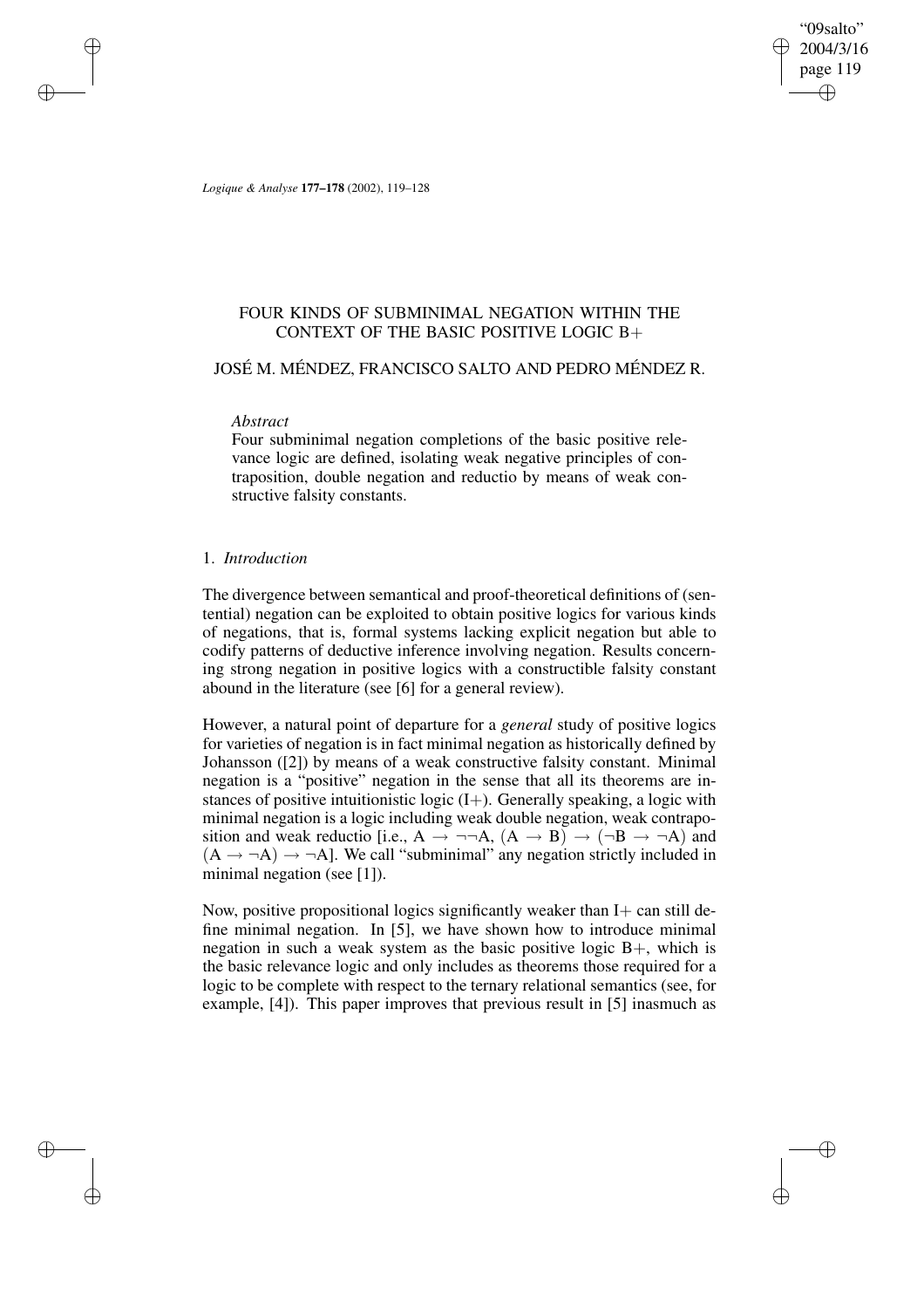#### "09salto" 2004/3/16 page 120 ✐ ✐

✐

✐

#### 120 JOSÉ M. MÉNDEZ, FRANCISCO SALTO AND PEDRO MÉNDEZ R.

four fine-grained varieties of negation are defined in the context of  $B+$  at a subminimal level.

Notice that an additional source of interest in defining negations in weak positive logics is the axiomatical and semantical isolation of negative principles within positive logics. In this paper, given B+, we define the logic  $B+, F (B+$  with a falsity constant F added to the sentential language), offering weak contraposition as a rule, to wit:

(i) If  $A \rightarrow B$ , then  $\neg B \rightarrow \neg A$ 

Next, we define the logic Bdn  $(B+, F$  with double negation) by means of the rule

(ii) If  $A \rightarrow \neg B$ , then  $B \rightarrow \neg A$ 

or, equivalently, the axiom

(iii)  $A \rightarrow \neg\neg A$ 

The logics Bdnr1 and Bdnr2 are two extensions of Bdn with two versions of the reductio rule, to wit:

(iv) If  $A \rightarrow B$  and  $A \rightarrow \neg B$ , then  $\neg A$ 

for Bdnr1, and

(v) If  $A \rightarrow B$ , then  $(A \rightarrow \neg B) \rightarrow \neg A$ 

for Bdnr2.

✐

✐

✐

✐

It will be shown that (i), (ii) [or (iii)], (iv) and (v) are isolable given  $B+$  with their corresponding different logics B+F, Bdn, Bdnr1, Bdnr2 containing different kinds of subminimal negation.

# 2. *The logic* B +

 $B^+$  is axiomatized with

A1.  $A \rightarrow A$ A2.  $(A \wedge B) \rightarrow A$   $(A \wedge B) \rightarrow B$ A3.  $((A \rightarrow B) \land (A \rightarrow C)) \rightarrow (A \rightarrow (B \land C))$ A4.  $\ddot{A} \rightarrow (A \lor B)$   $\qquad \ddot{B} \rightarrow (\dot{A} \lor B)$ A5.  $((A \rightarrow C) \land (B \rightarrow C)) \rightarrow ((A \lor B) \rightarrow C)$ A6.  $(A \wedge (B \vee C)) \rightarrow ((A \wedge B) \vee (A \wedge C))$ 

The rules of derivation being

Modus ponens:  $\vdash A \vdash A \to B \Rightarrow \vdash B$ Adjunction:  $\vdash A \vdash B \Rightarrow \vdash A \land B$ Suffixing:  $\vdash A \rightarrow B \Rightarrow \vdash (B \rightarrow C) \rightarrow (A \rightarrow C)$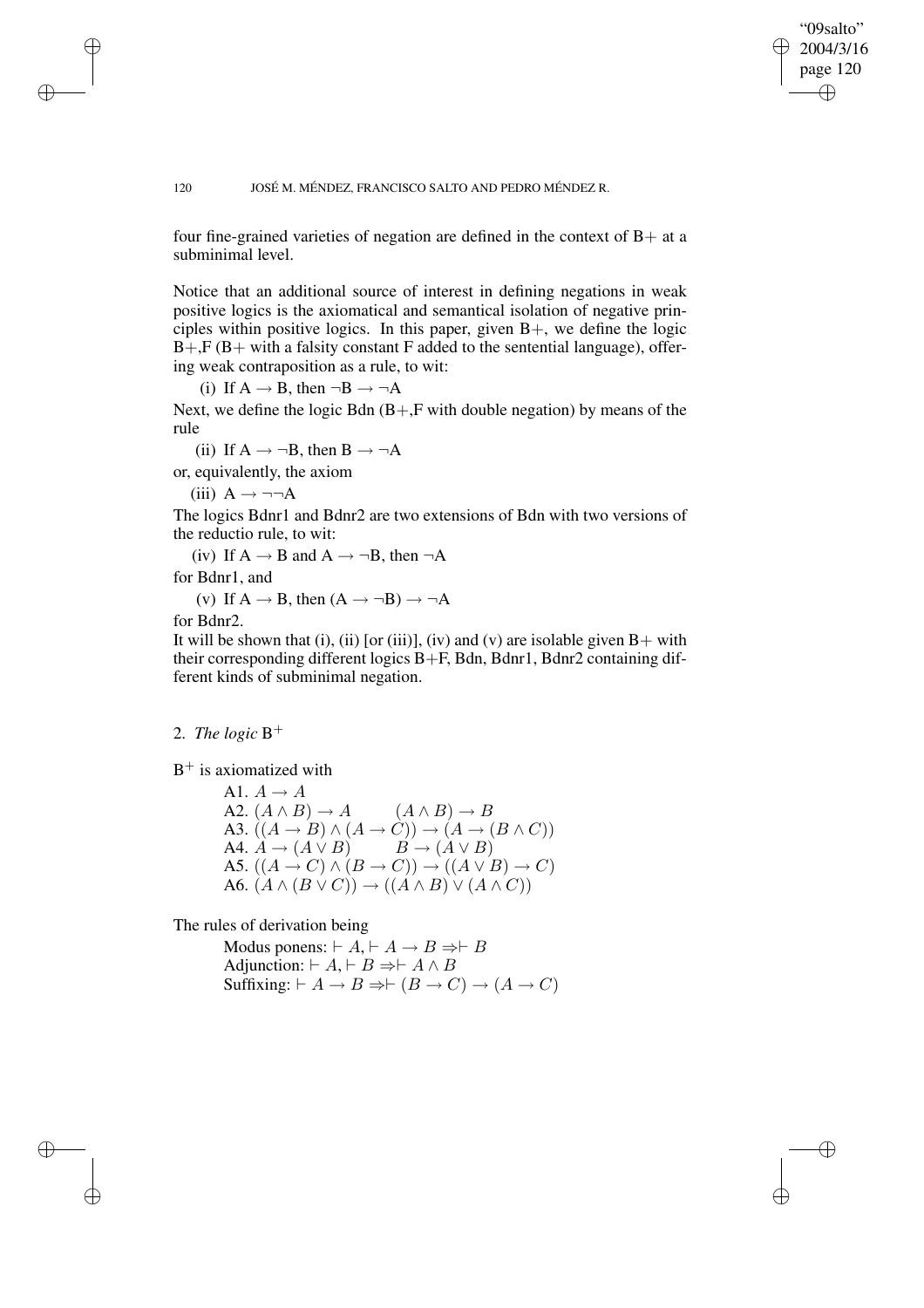FOUR KINDS OF SUBMINIMAL NEGATION 121

$$
Prefixing: \vdash B \to C \Rightarrow \vdash (A \to B) \to (A \to C)
$$

The following formulas are  $B+$  theorems useful in the proof of the completeness theorem:

T1.  $(A \wedge B) \rightarrow (B \wedge A)$ T2.  $((A \lor B) \land (C \land D)) \rightarrow ((A \land C) \lor (B \land D))$ T3.  $((A \rightarrow C) \lor (B \rightarrow D)) \rightarrow ((A \land B) \rightarrow (C \lor D))$ T4.  $((A \rightarrow C) \land (B \rightarrow D)) \rightarrow ((A \land B) \rightarrow (C \land D))$ T5.  $((A \rightarrow C) \land (B \rightarrow D)) \rightarrow ((A \lor B) \rightarrow (C \lor D))$ 

3. *Semantics for* B +

✐

✐

✐

✐

A B<sup>+</sup> model is a quadruple < O, K, R,  $\models$  > where K is a set, O a non-empty subset of K and R a ternary relation on K subject to the following definitions and postulates for all  $a,b,c,d \in K$  with quantifiers ranging over K:

d1 a  $\leq$  b =  $_{def} \exists x(x \in O \text{ and } Rxab)$ d2 R<sup>2</sup>abcd =  $_{def}$  ∃x(Rabx and Rxcd) P1  $a \le a$ P2 a  $\leq$  b and Rbcd  $\Rightarrow$  Racd

Finally,  $\models$  is a valuation relation from K to the sentences of B<sup>+</sup> satisfying the following conditions for all wffs p,A,B and a,b, $c \in K$ :

(i)  $a \models p$  and  $a \leq b \Rightarrow b \models p$ 

(ii)  $a \models A \lor B$  iff  $a \models A$  or  $a \models B$ 

- (iii)  $a \models A \land B$  iff  $a \models A$  and  $a \models B$
- (iv)  $a \models A \rightarrow B$  iff for all b,  $c \in K$ , Rabc and  $b \models A \Rightarrow c \models B$

A is valid in  $B^+$  [ $\models^+_BA$ ] iff  $a \models A$  for all  $a \in O$  in all models. The general strategy shown in  $\begin{bmatrix} 3 \end{bmatrix}$  or  $\begin{bmatrix} 5 \end{bmatrix}$  proves:

*Theorem* 3.1: (Semantic consistency of B+)  $If \vdash_{B+} A$ *, then*  $\models_{B+} A$ *.* 

# 4. *Completeness for* B +

Let us first record some basic definitions. A theory is a set of formulas of  $B<sup>+</sup>$  closed under adjunction and provable entailment. A theory  $\underline{a}$  is prime if whenever A  $\vee$  B  $\in$  a, then A  $\in$  a or B  $\in$  a. We shall call any theory a regular if all theorems of  $B^+$  belong to <u>a</u>.

"09salto" 2004/3/16 page 121

✐

✐

✐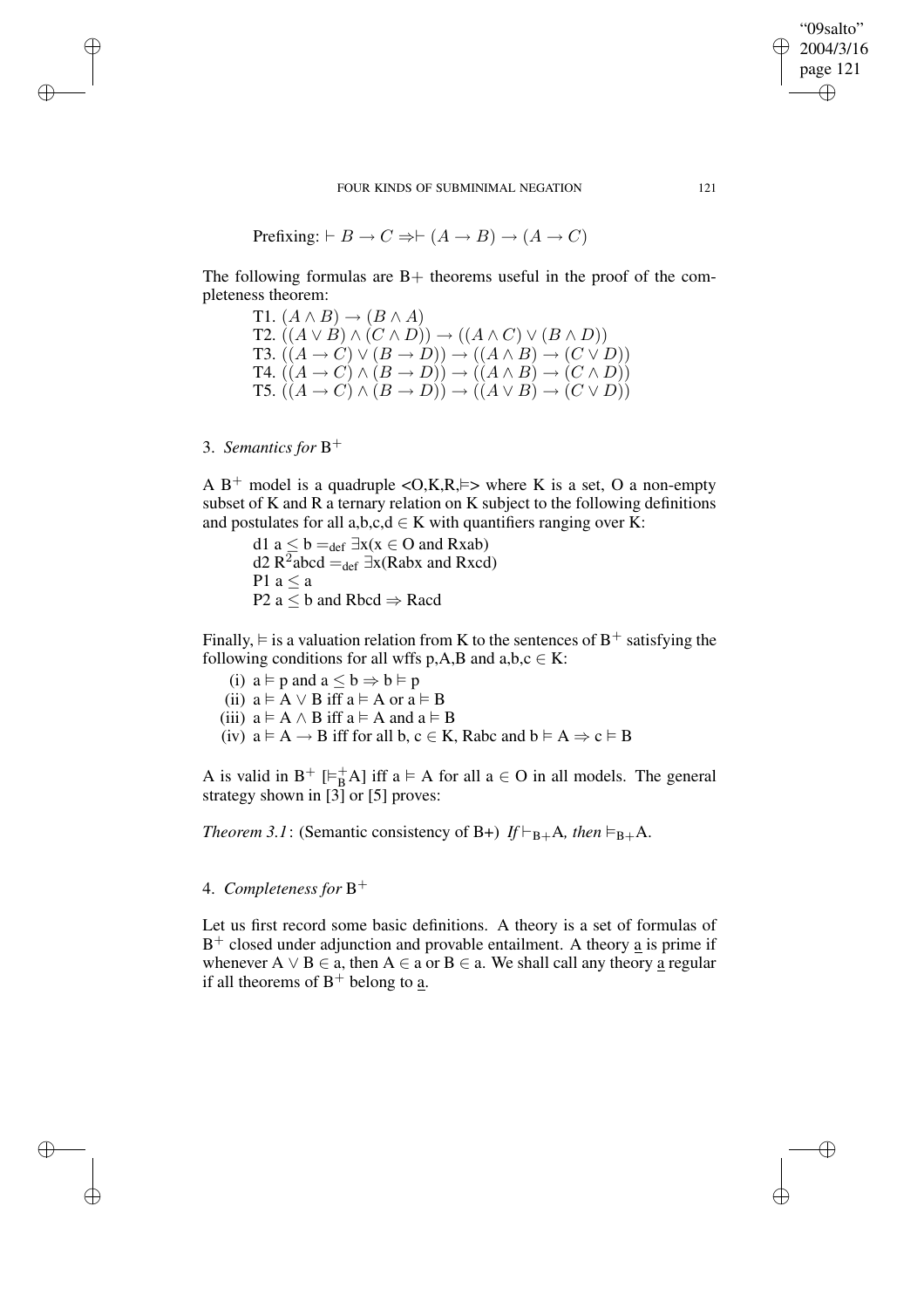$\bigoplus$ 

✐

122 JOSÉ M. MÉNDEZ, FRANCISCO SALTO AND PEDRO MÉNDEZ R.

Now we define the  $B^+$  canonical model. Let  $K^T$  be the set of all theories and  $R^T$  be defined on  $K^T$  as follows: for all formulas A,B and a,b,c  $\in K^T$ , R<sup>T</sup>abc just in case if  $A \rightarrow B \in a$  and  $A \in b$ , then  $B \in c$ . Further, let K<sup>C</sup> be the set of all prime theories,  $O^C$  the set of all regular prime theories and  $R^C$  the restriction of  $R^T$  to  $K^C$ . Finally, let  $\models^C$  be defined as follows: for any wff A and  $a \in K^C$ ,  $a \vDash^C A$  iff  $A \in a$ . Then, the B<sup>+</sup> canonical model is the quadruple  $\langle O^C, K^C, R^C, \models^C \rangle$ . In what follows in this section we sketch a proof of the completeness theorem. We list a series of lemmas proof of which can be found either in [5] or (though not necessarily stated in the way we have formulated them) in [3].

*Lemma* 4.1: Let A be a wff,  $a \in K<sup>T</sup>$  and  $A \notin a$ . Then,  $A \notin x$  for some  $x \in A$  $K^C$  *such that*  $a \subseteq x$ .

*Lemma* 4.2: *Let*  $R^{T}$ abc,  $a,b \in K^{T}$ ,  $c \in K^{C}$ . *Then*,  $R^{T}$ xbc *for some*  $x \in K^{C}$ *such that*  $a \subset x$ .

*Lemma* 4.3: Let  $R^{T}$ abc, a,b  $\in K^{T}$ , c  $\in K^{C}$ . Then,  $R^{T}$ axc for some  $x \in K^{C}$ *such that*  $b \subset x$ .

Lemma 4.4: If  $\vDash_{\mathbf{B}+}\mathbf{A}$ *, there is some*  $\mathbf{x}\in\mathbf{O}^\mathbf{C}$  *such that*  $\mathbf{A}\notin\mathbf{x}$ *.* 

*Lemma* 4.5: *Let*  $a,b \in K^T$ . *The set*  $x = {B : \exists A(A \rightarrow B \in a \text{ and } A \in b)}$  *is a theory such that* R T abx.

*Lemma* 4.6:  $a < {}^{C}b$  *iff*  $a \subset b$ .

✐

✐

✐

✐

*Lemma 4.7*: *Postulates* P1, P2 *hold in the* B <sup>+</sup> *canonical model.*

*Lemma* 4.8: The canonical  $\models^C$  is a valuation relation satisfying conditions *(i)–(iv) of §3.*

*Lemma 4.9*: *The* B <sup>+</sup> *canonical model is in fact a* B <sup>+</sup> *model.*

Now, from Lemmas 4.4 and 4.9 we have:

*Theorem* 4.1: (Completeness of  $B^+$ ) *If*  $\vDash_{B+} A$ *, then*  $\vdash_{B+} A$ *.*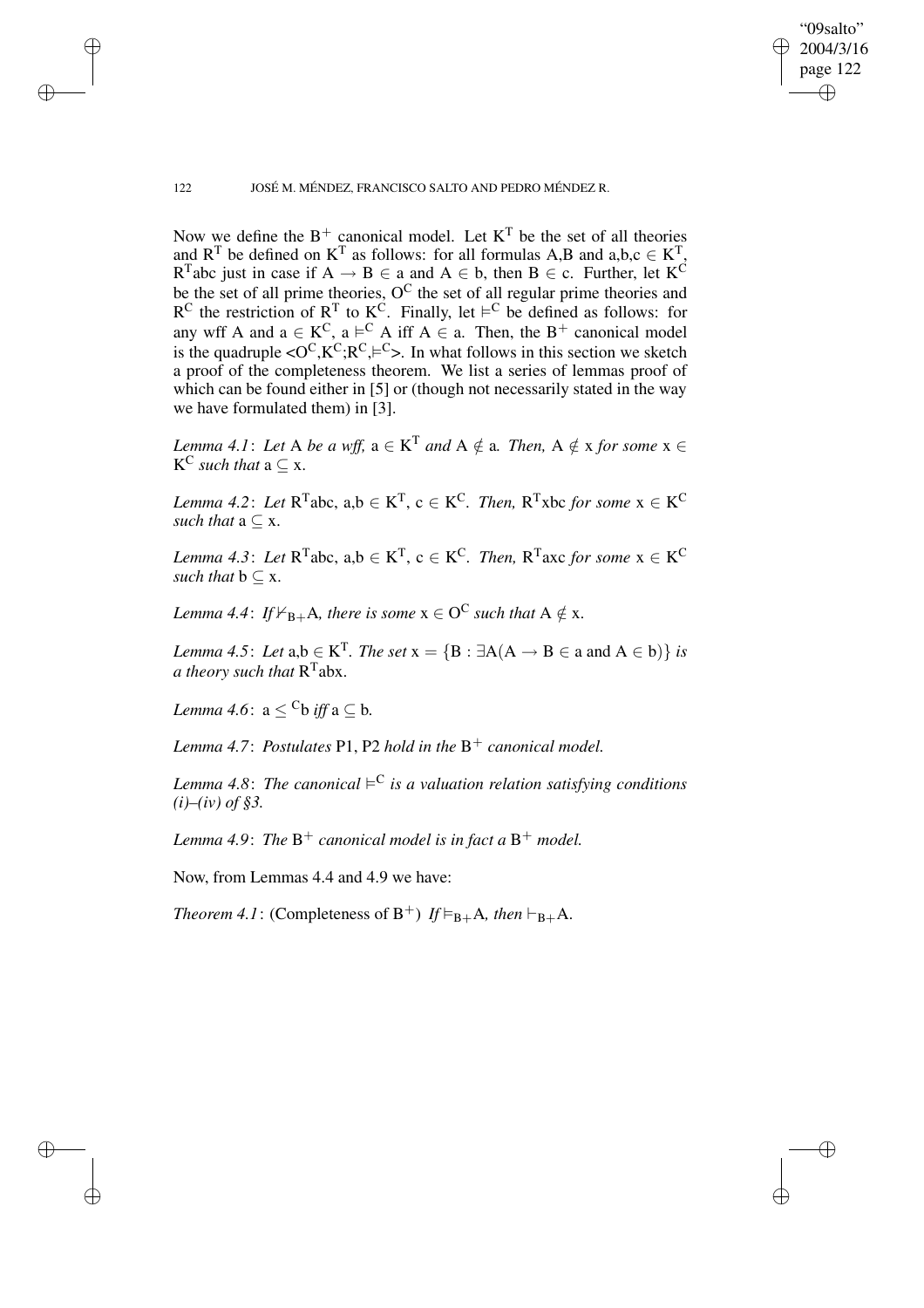✐

✐

✐

✐

The logic  $B^+$ , F is defined by adding to the sentential language of  $B^+$  the propositional falsity constant F together with the definition:  $\neg A =_{def} A \rightarrow$ F. Note that, for example, the following are provable in  $B^+, F$ .

 $T6. \vdash (A \rightarrow B) \Rightarrow \vdash (\neg B \rightarrow \neg A)$  $T7. \vdash \neg B \Rightarrow \vdash (A \rightarrow B) \rightarrow \neg A$  $T8. \neg(A \lor B) \rightarrow (\neg A \land \neg B)$ T9.  $(\neg A \lor \neg B) \rightarrow \neg (A \land B)$ 

6. *Semantics for* B <sup>+</sup>,F

A B<sup>+</sup>,F model is a quintuple < O, K, S, R,  $\models$  > where < O, K, R,  $\models$  > is a B<sup>+</sup> model and S is a subset of K such that  $S \cap O \neq \emptyset$ . The clause:

(v) 
$$
a \vDash F
$$
 iff  $a \notin S$ 

is satisfied in all models.

A is valid in  $B^+$ ,F  $[\varepsilon_{B,F}A]$  iff  $a \varepsilon A$  for all  $a \in O$  in all models. We note that F is not valid: let  $a \in S \cap O$ . Then,  $a \nvDash F$ . But  $a \in O$ . So,  $\nvdash_{B+,F}F$ .

*Theorem* 6.1: (Semantic consistency of  $B^+$ ,F) *If*  $\models_{B^+,F}A$ *, then*  $\models_{B^+,F}A$ *. Proof.* Theorem 4.1.

7. *Completeness for* B <sup>+</sup>,F

We define the B<sup>+</sup>,F canonical model as the quintuple  $\langle O^C, K^C, S^C, R^C, \models^C \rangle$ where  $\langle O^C, K^C, R^C \rangle = C$  is the B<sup>+</sup> canonical model and S<sup>C</sup> is interpreted as the set of all consistent theories. A theory a is consistent iff  $F \notin a$ . Now we need to prove:

Lemma 7.1:  $S^C \cap O^C$  is not empty.

*Proof.* Given that  $\nvdash_{B+,F}$ F [see §6], we have, by theorem 6.1,  $\nvdash_{B+,F}$ F, i.e.,  $F \notin B^+, F$ . As  $B^+, F$  is a theory, Lemma 4.1 applies and there is some  $x \in K^C$ such that  $B^+, F \subseteq x$  and  $F \notin x$ . Obviously,  $x \in O^C$  [since  $B^+, F \subseteq x$ ]. As  $F \notin$  $x, x \in S^C$ .

*Lemma 7.2*: *Clause (v) holds in the canonical model. Proof.* Lemma 7.1 and definition of S<sup>C</sup>.

*"09salto" 2004/3/16 page 123*

✐

✐

✐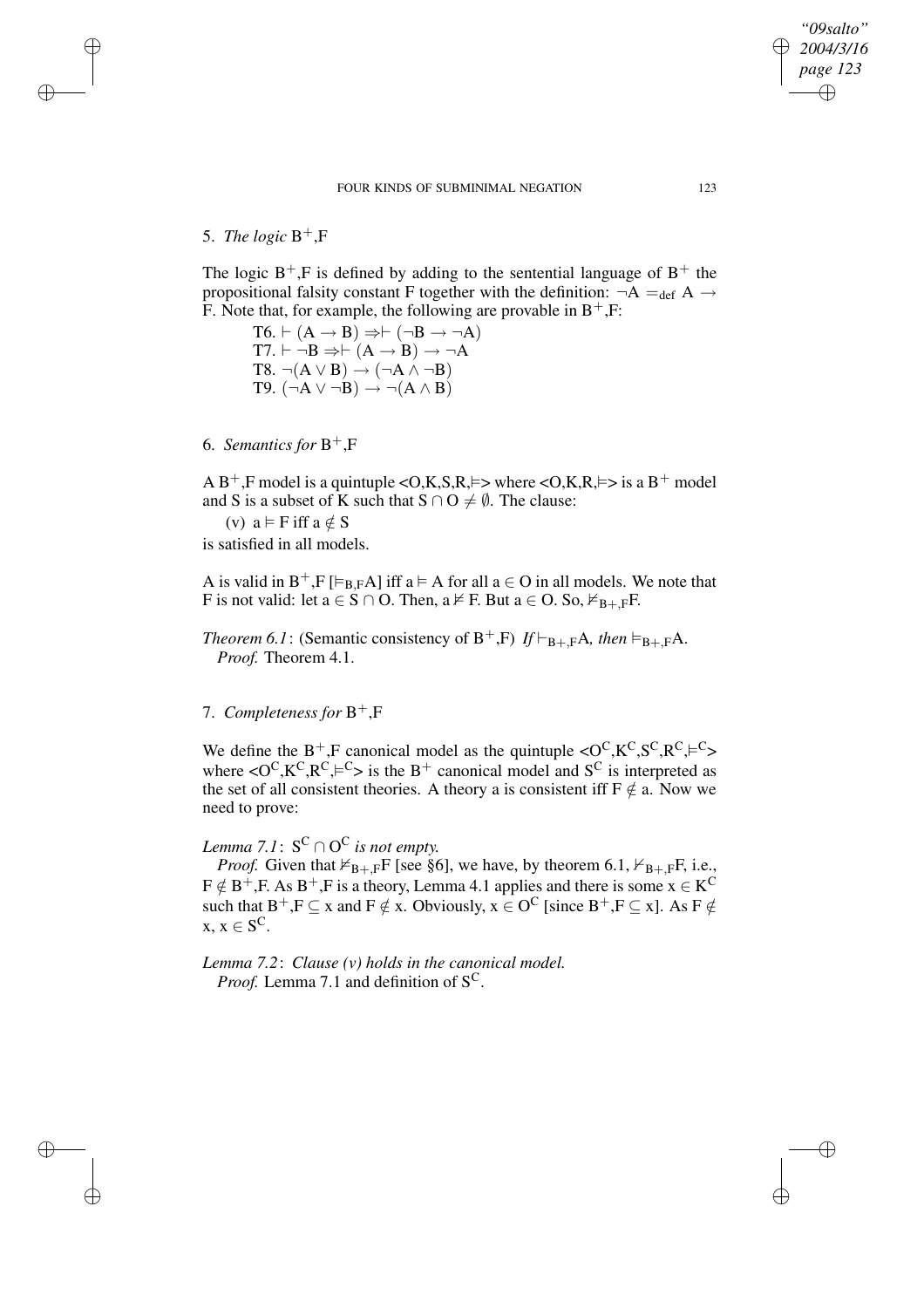"09salto" 2004/3/16 page 124 ✐ ✐

✐

✐

#### 124 JOSÉ M. MÉNDEZ, FRANCISCO SALTO AND PEDRO MÉNDEZ R.

*Lemma 7.3*: *The* B <sup>+</sup>,F *canonical model is in fact a* B <sup>+</sup>,F *model. Proof.* Lemmas 4.7, 4.8, 4.9 and 7.2.

Finally, we prove

✐

✐

✐

✐

*Theorem* 7.1: (Completeness of  $B^+$ ,F) *If*  $\models_{B^+,F} A$ *, then*  $\models_{B^+,F} A$ *. Proof.* Analogues of Lemmas 4.4 and 7.3.

8. *Adding weak double negation to* B <sup>+</sup>: *the logic* Bdn

Bdn is the result of adding the double negation axiom:

A7.  $A \rightarrow ((A \rightarrow F) \rightarrow F)$ 

To  $B^+$ , F. We remark that, together with T6–T9, the following are exemplar Bdn theorems:

T10.  $A \rightarrow \neg\neg A$  $T11. \neg\neg\neg A \rightarrow \neg A$ T12.  $\vdash A \rightarrow \neg B \Rightarrow \vdash B \rightarrow \neg A$ T13.  $(\neg A \land \neg B) \rightarrow \neg(A \lor B)$ 

Note: Bdn can be axiomatized with

 $A7'. \vdash A \rightarrow (B \rightarrow F) \Rightarrow \vdash B \rightarrow (A \rightarrow F)$ instead of A7, as the reader can verify.

#### 9. *Semantics for* Bdn

A Bdn model is a  $B^+$ , F model but with the addition of the postulate: P3. Rabc and  $c \in S \Rightarrow \exists x[x \in S \text{ and R}$ bax]  $\vDash_{\text{Bdn}} A$  iff a  $\vDash A$  for all a  $\in O$  in all models. Hence,

*Theorem* 9.1: (Semantic consistency of Bdn)  $If \vdash_{\text{Bdn}} A$ , *then*  $\models_{\text{Bdn}} A$ . *Proof.* It must only be proved that A7 is valid. Use P3.

10. *Adding reductio to* Bdn: *the logic* Bdnr1

We add to Bdn the rule:

A8.  $\vdash A \rightarrow B$  and  $\vdash A \rightarrow \neg B \Rightarrow \vdash \neg A$ 

Noting that, in addition to T6–T13, the following, for example, are provable in Bdnr1

T<sub>14</sub>.  $\neg(A \land \neg A)$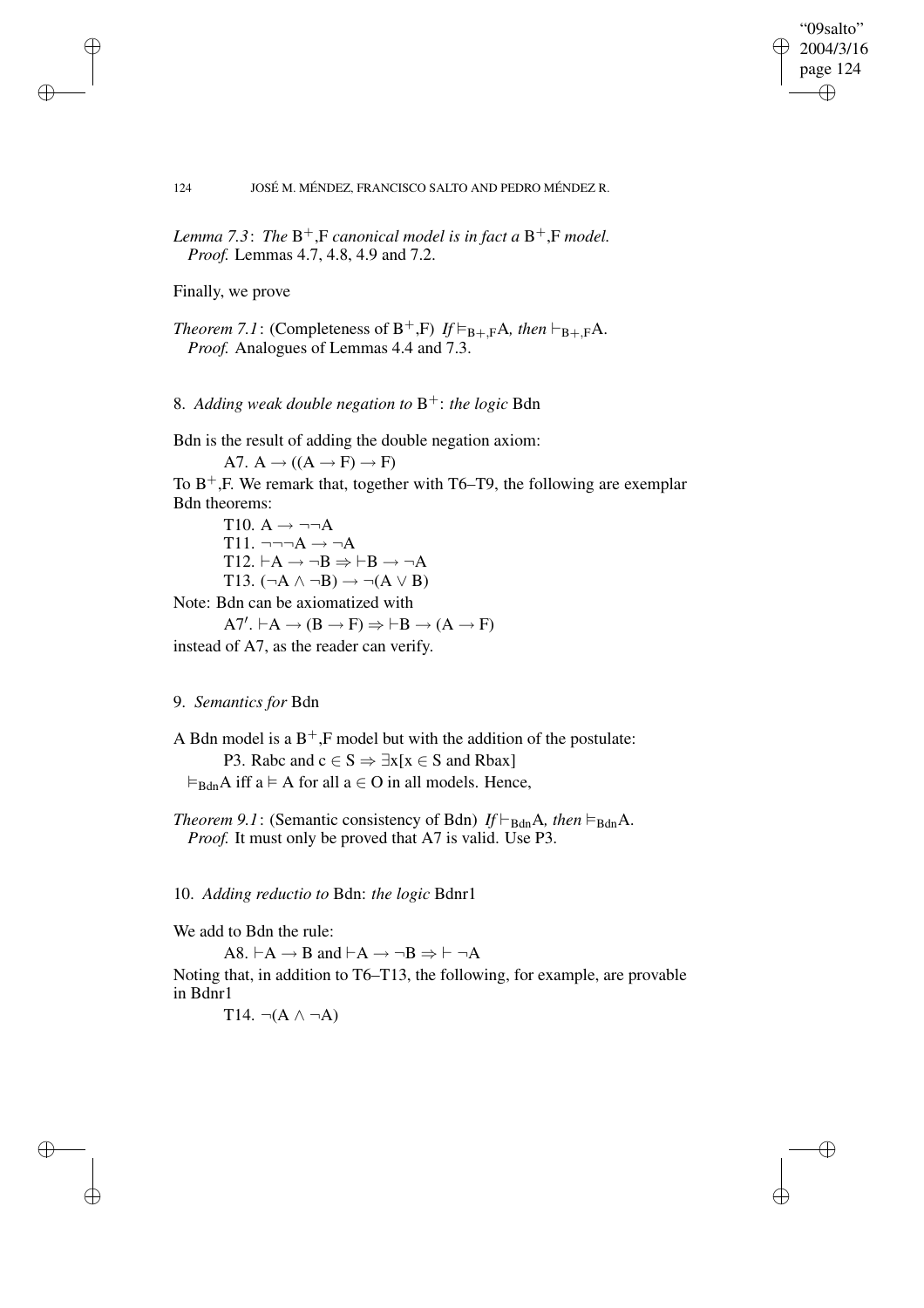FOUR KINDS OF SUBMINIMAL NEGATION 125

$$
T15. \neg\neg(A \lor \neg A)
$$
  

$$
T16. \vdash A \Rightarrow \vdash (B \rightarrow \neg A) \rightarrow \neg B
$$

Note: Bdnr1 can be alternatively axiomatized with T14 instead of A8. We leave to the reader the proof of this fact.

### 11. *Semantics for* Bdnr1

✐

✐

✐

✐

Models for Bdnr1 are defined similarly as those for Bdn but with the addition of the postulate:

P4.  $a \in S \Rightarrow \exists x(x \in S \text{ and Raax})$ 

Note: In [1] it is shown that P4 is equivalent to

P4'. Rabc and  $c \in S \Rightarrow \exists x (Rcbx \text{ and } x \in S)$ 

Given intuitionistic propositional logic without contraction but with weak double negation, weak contraposition and reductio. Here this equivalence does not hold: P4 is weaker (see [3]).

*Theorem 11.1*: (Semantic consistency of Bdnr1) *If*  $\vdash_{\text{Bdnr1}} A$ *, then*  $\vdash_{\text{Bdnr1}} A$ *. Proof.* Use P4 to show the validity of A8.

12. *Adding a stronger version of reductio to* Bdn: *the logic* Bdnr2

We add to Bdn the rule

 $A9. \vdash A \rightarrow B \Rightarrow \vdash (A \rightarrow \neg B) \rightarrow \neg A$ 

Note that, in addition to T6–T16, the following, for example, are provable in Bdnr2:

 $T17. \vdash A \rightarrow \neg B \Rightarrow \vdash (A \rightarrow B) \rightarrow \neg A$ T18.  $(A \rightarrow \neg A) \rightarrow \neg A$ T19.  $(A \rightarrow \neg B) \rightarrow \neg (A \land B)$ T20.  $(A \rightarrow B) \rightarrow \neg(A \land \neg B)$ 

Note: Bdnr2 can be axiomatized with T17, T18, T19 or T20 instead of A8, among other possibilities.

### 13. *Semantics for* Bdnr2

Models for Bdnr2 are defined similarly as those for Bdn but with the addition of the postulate

P5. Rabc and  $c \in S \Rightarrow \exists x \exists y$ (Rabx and Rxby and  $y \in S$ )

*"09salto" 2004/3/16* ✐ *page 125*

✐

✐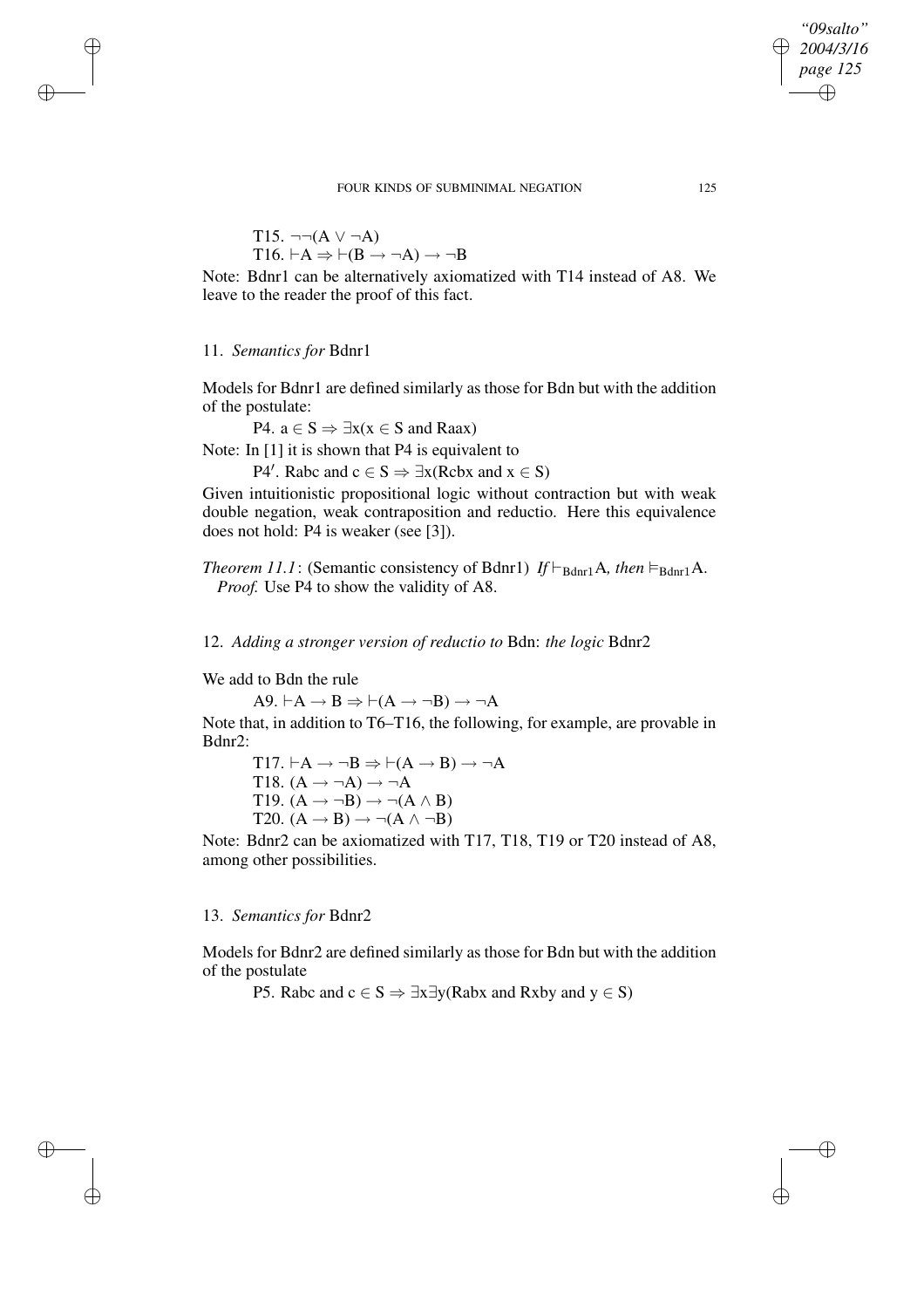### "09salto" 2004/3/16 page 126 ✐ ✐

✐

✐

#### 126 JOSÉ M. MÉNDEZ, FRANCISCO SALTO AND PEDRO MÉNDEZ R.

which can be used to prove:

✐

✐

✐

✐

*Theorem 13.1*: (Semantic consistency of Bdnr2)  $If \vdash_{\text{Bdnr2}} A, \vDash_{\text{Bdnr2}} A$ .

#### 14. *Completeness for* Bdn, Bdnr1 *and* Bdnr2

Given that Bdn, Bdnr1 and Bdnr2 share the same definition of consistency (and a different one to that of  $B+, F$ ) we do a completeness proof for these three logics. We define the Bdn (Bdnr1, Bdnr2) canonical model exactly as the  $B + F$  canonical model but with this difference: now any theory a is consistent iff the negation of a theorem does not belong to a.

To begin with, clearly an analogue of Lemma 7.1 for Bdn (Bdnr1, Bdnr2) is immediate. Next, we prove:

#### *Lemma*  $14.1$ :  $F \in a$  *iff* a *is inconsistent.*

*Proof.* Suppose  $F \in a$ . By A7,  $(F \to F) \to F \in a$ . Thus, a is inconsistent. Assume now a is inconsistent. Then,  $A \rightarrow F \in$  a for Bdn theorem A. By A7 and Modus Ponens,  $(A \rightarrow F) \rightarrow F$  is a theorem. So,  $F \in a$ .

*Lemma* 14.2: Let  $a,b,c \in K^T$  *with consistent* c *and*  $R^T$ abc. *Then, there is some*  $x \in S^C$  *such that*  $c \subseteq x$  *and*  $R^T$ bax.

*Proof.* Suppose  $R^{T}$ abc; a,b,c  $\in K^{T}$  and c consistent. Define (Cfr. Lemma 4.5) the theory  $y = {B : \exists A(A \rightarrow B \in b \text{ and } A \in a)}$  such that  $R^T$ bay. We first prove that y is consistent. Suppose it is not. Then, (cfr. Lemma 10.1)  $F \in y$ . By definition of y,  $A \to F \in b$ ,  $A \in a$ . By A7,  $(A \to F) \to F \in a$ . Given  $R^{T}$ abc,  $F \in c$ , which is impossible c being consistent. So, we have a consistent theory y such that  $R^{T}$ bay,  $F \notin y$ , whence Lemma 4.1 applies and there is some  $x \in K^C$  such that  $y \subseteq x$  and  $F \notin x$ . So, x is consistent, i.e., x  $\in S^C$ . Given that  $y \subseteq x$  and  $R^T$ bay, we conclude  $R^T$ bax, which was to be proved.

*Lemma* 14.3: *The canonical* P3, *i.e.*,  $R^C$ abc *and*  $c \in S^C \Rightarrow \exists x (x \in S^C \text{ and }$ R <sup>C</sup>bax) *holds in the* Bdn *canonical model. Proof.* Lemma 10.2.

*Lemma* 14.4: Let  $a \in S^C$ . Then, there is some  $x \in S^C$  such that  $R^C$ aax.

*Proof.* Suppose  $a \in S^C$ . Define (cfr. Lemma 4.5) the theory  $y = \{B :$  $\exists A(A \rightarrow B \in a \text{ and } A \in a)$  such that  $R^{T}$ aay. We first prove that y is consistent. If by reductio hypothesis it were not, then  $\neg A \in y$  (A a theorem). By definition of y,  $B \rightarrow \neg A \in$  a and  $B \in$  a. Now, by T16,  $\neg B \in$  a. Thus,  $B \land \neg B$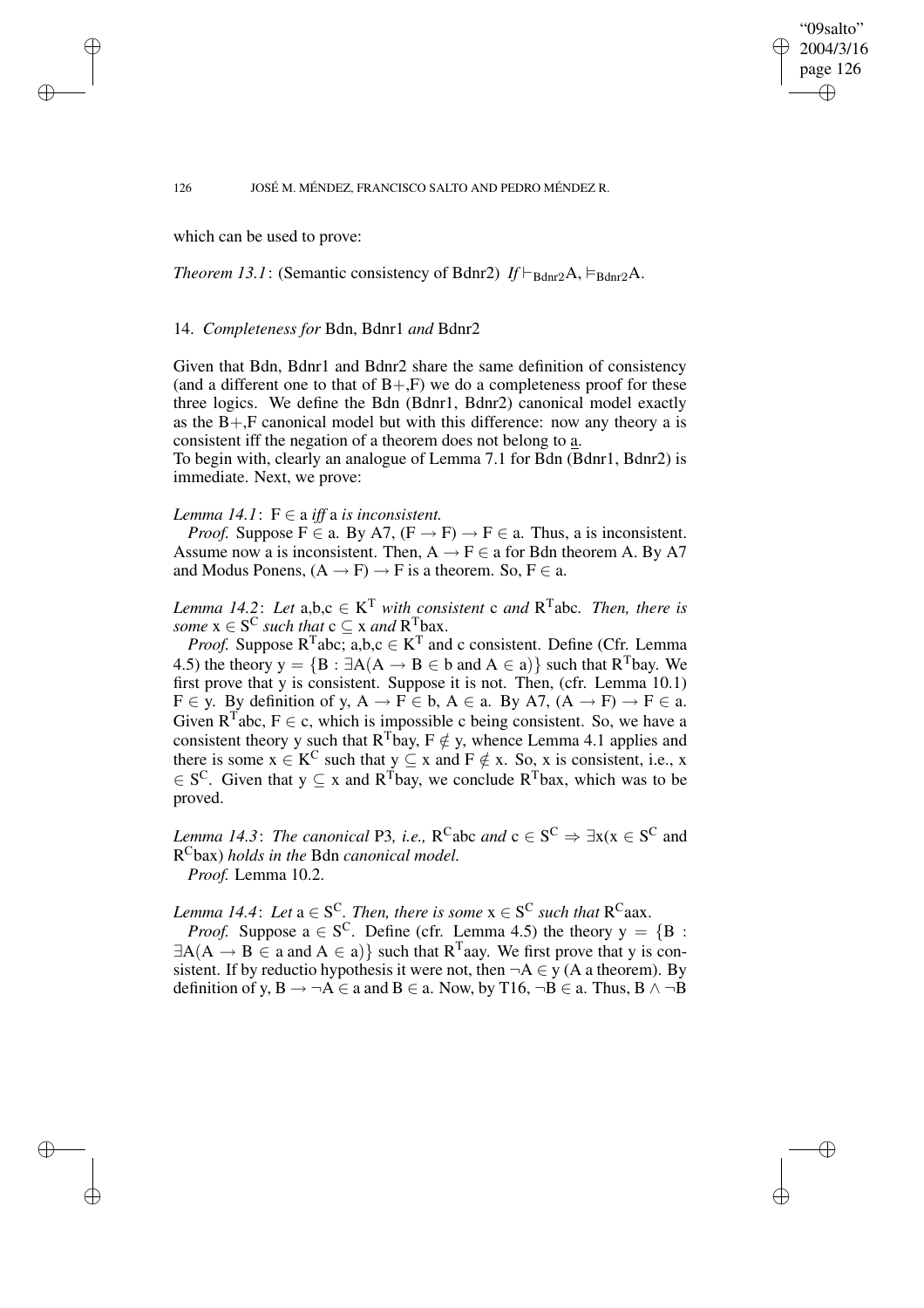$\in$  a and, by double negation,  $\neg\neg(B \land \neg B) \in$  a. But  $\neg\neg(B \land \neg B)$  is the negation of a theorem (T14) and in consequence a is inconsistent contradicting the reductio hypothesis.

Therefore, we have a consistent y in  $K<sup>T</sup>$  such that  $R<sup>T</sup>$  aay. Since Lemma 4.1 applies, we have some  $x \in K^C$  such that  $y \subseteq x$  and  $F \notin x$ . Given  $R^T$ aay,  $y \subseteq x$  and definitions, we deduce  $R^{T}$ aax with  $x \in S^{C}$ , as required.

So, the canonical P4 holds in the canonical model.

*Lemma* 14.5: Let  $a,b,c \in K^T$  with c consistent and  $R^T$ abc. Then, there is  $some\ x\in K^T$  and some  $y\in S^C$  such that  $R^T$ abx and  $R^T x$ by.

*Proof.* Grant the premisses of the theorem and define (cfr. Lemma 4.5) the theory  $u = {B : \exists A(A \rightarrow B \in a \text{ and } A \in b)}$  satisfying  $R^T$ abu. Define also the theory  $w = \{B : \exists A(A \rightarrow B) \in u \text{ and } A \in b\}$  such that  $R^{T}$ ubw. Next, we prove w consistent. Suppose it is not, then  $F \notin w$  (Lemma 10.1). By definition of w,  $B \to F \in \mathfrak{u}$ ,  $B \in \mathfrak{b}$ . By definition of  $\mathfrak{u}$ ,  $A \wedge (B \to F) \in \mathfrak{a}$ ,  $A \in b$ . By T19,  $(A \wedge B) \rightarrow F \in a$ . Given that  $R^T$ abc and  $A \wedge B \in b$  (since A,  $B \in b$ ),  $F \in c$ . This contradicts the hypothesis. Therefore, u,  $w \in K^{T}$ , w is consistent, R<sup>T</sup>abu and R<sup>T</sup>ubw. As F  $\notin$  w, Lemma 4.1 is applicable and there is some y in S<sup>C</sup> such that  $w \subseteq y$  and R<sup>T</sup>uby. Now, by Lemma 4.2, there is some x in  $K^C$  such that  $u \subseteq x$  and  $R^T x$ by. As  $R^T a$ bu,  $R^T a$ bx as required.

*Lemma 14.6*: *The canonical* P5 *holds in the* Bdnr2 *canonical model. Proof.* Lemma 14.5.

*Lemma 14.7*: *Clause (v) holds in the* Bdn *canonical model. Proof.* Lemma 10.1.

*Lemma 14.8*: *The* Bdn (Bdnr1, Bdnr2) *canonical model is indeed a* Bdn (Bdnr1, Bdnr2) *model.*

*Proof.* Lemmas 4.9, 14.3 and 14.7 (14.3, 14.4 and 14.7; and 14.3, 14.6 and 14.7).

## Finally,

✐

✐

✐

✐

*Theorem 14.1*: (Completeness of Bdn, Bdnr1, Bdnr2)  $If \vDash_{\text{Bdn}} A$ , then  $\vdash_{\text{Bdn}} A$  $(f \vDash_{\text{Bdnr1}} A, \text{ then } \vDash_{\text{Bdnr1}} A; \text{ if } \vDash_{\text{Bdnr2}} A, \text{ then } \vDash_{\text{Bdnr2}} A).$ *Proof.* An analogue of lemma 4.4 and 14.8.

"09salto" 2004/3/16 page 127

✐

✐

✐